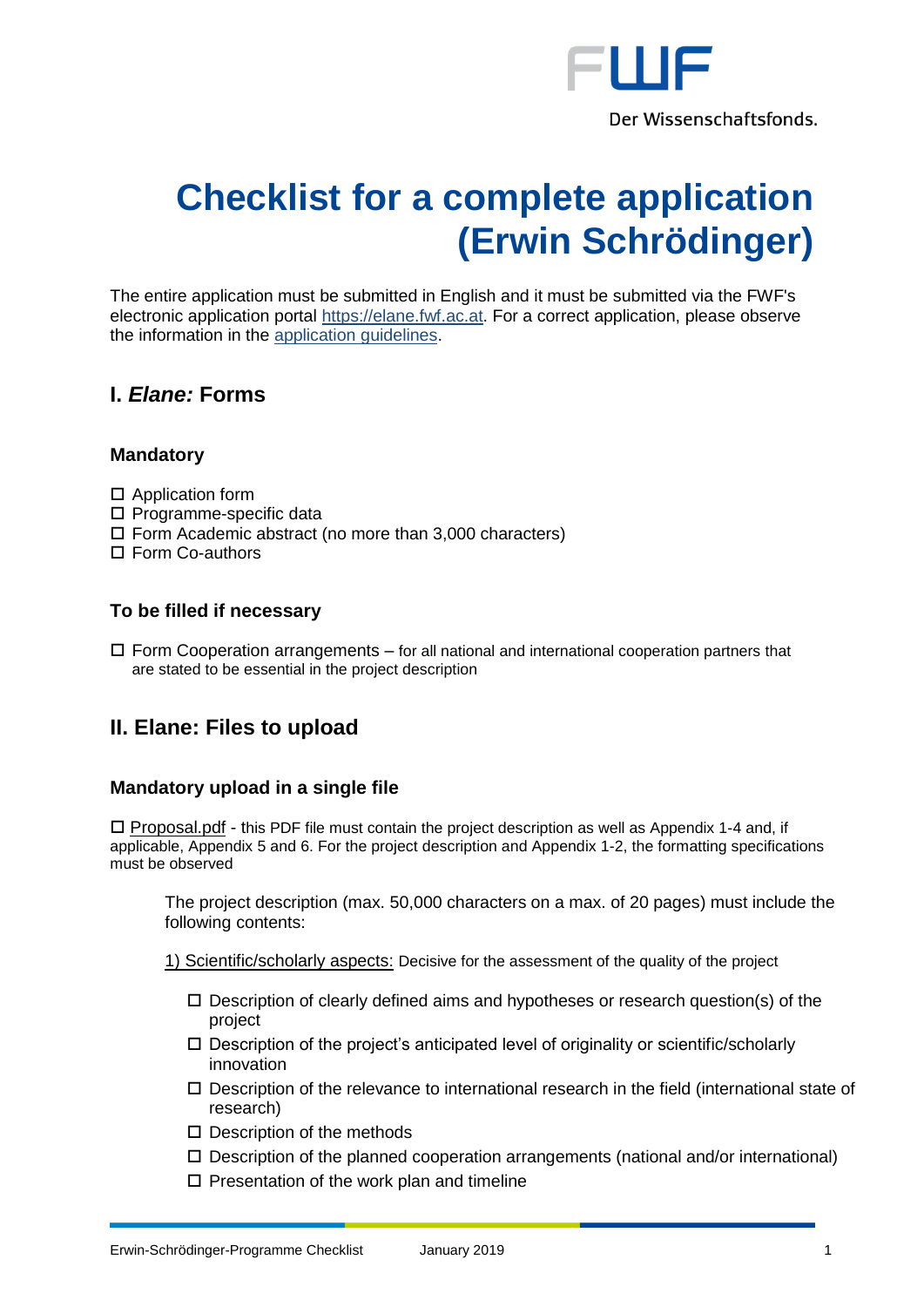

- $\square$  Description of all potentially ethical, safety-related, or regulatory aspects. Important: this aspect should be addressed briefly in the text even if the applicant believes the project does not raise any ethical issues.
- $\square$  Description of all potentially sex-specific and gender-related aspects. Important: this aspect should be addressed briefly in the text even if the applicant believes the project does not raise any sex-specific and gender-related issues.

#### 2) Programme specific aspects

 $\square$  Information on the chosen foreign research institution  $\Box$  Information on career development and the option to return

#### 3) Annexes

- $\Box$  Annex 1: List of works cited in the application (References) on max. 5 pages
- Annex 2: Academic curriculum vitae and description of previous research achievements of the principal investigator (no more than three pages).
- $\square$  Annex 3: Invitation of the foreign research institution
- $\Box$  Annex 4: Recommendation letter of the Austrian research institution
- Annex 5: If applicable: Confirmations of national and international cooperation partners (collaboration letters, no more than 1 page) that are stated to be essential in the project description
- $\square$  Annex 6: If applicable one additional letter of recommendation

# **III Attachments:**

## **Mandatory file to be uploaded (attachment)**

 $\square$  Publication lists.pdf – For FWF internal use only! Publication list for the last 5 years of the principal investigator, broken down into peer-reviewed and non-peer-reviewed.

## **Optional files to be uploaded (attachment):**

- $\Box$  Cover\_Letter.pdf Letter accompanying the application
- $\Box$  Negative list.pdf List with names of reviewers who are to be excluded from the review of the application for various reasons (max. 3 names)
- If the project submitted is the continuation of an FWF-funded project:
- *Follow.pdf* report on previous results or a final report, no more than 6 pages